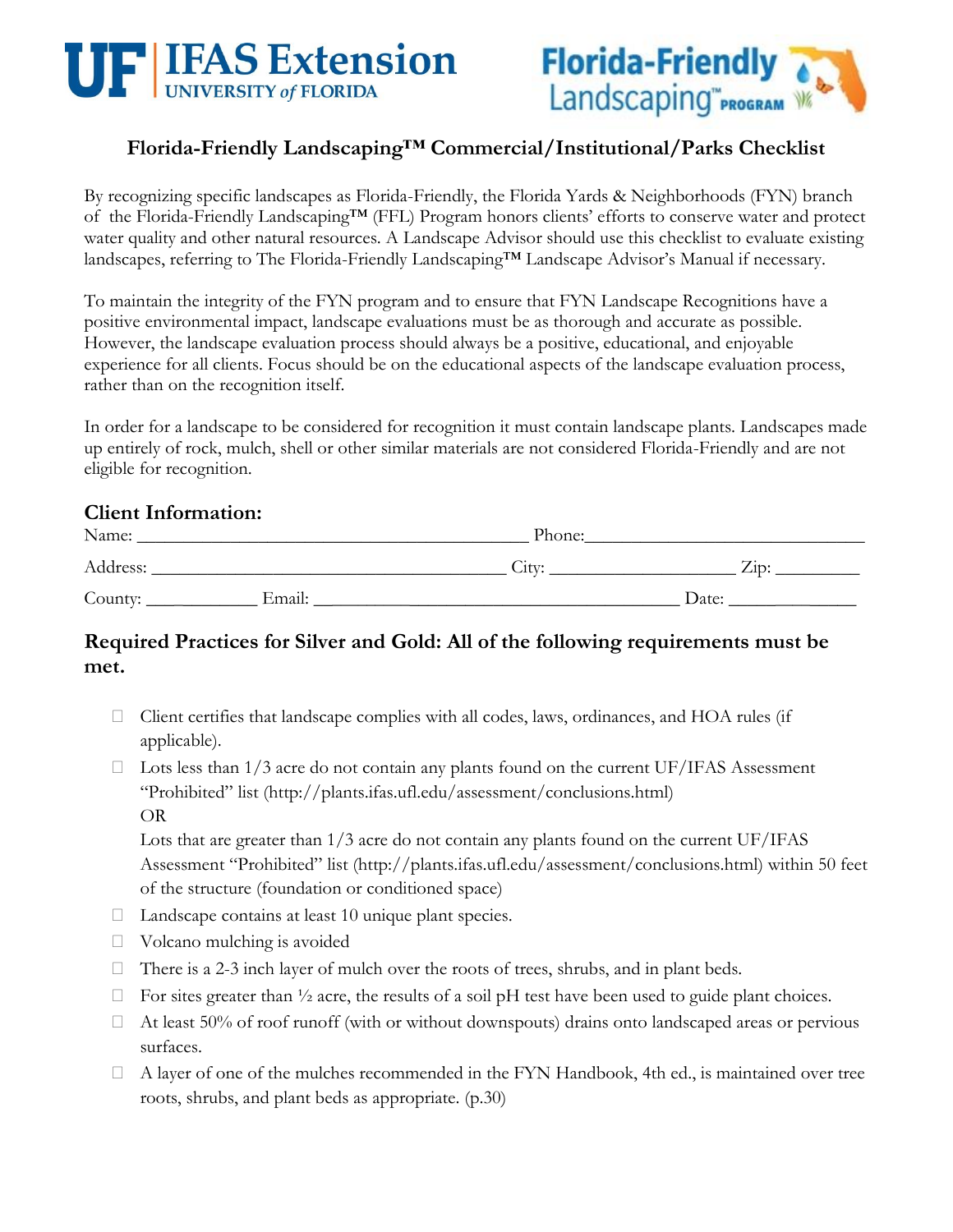#### **If Fertilizers are used:**

- Any spilled fertilizer is collected.
- $\Box$  Fertilizer is not applied when heavy rain is forecast in the next 24 hours.
- $\Box$  Fertilizer is applied to turfgrass and landscape beds at less than or equal to the UF/IFASrecommended rate. (1/2 lb of quick release Nitroger per 1,000sqft 4x per year or 1lb of slow release nitrogen per 1,000sqft 4x per year)
- $\Box$  Fertilizer is only applied when plants are actively growing.
- $\Box$  A broadcast spreader with an operational deflector shield is used to apply fertilizer.

#### **If an irrigation system is present:**

- $\Box$  Irrigation system is calibrated to apply 1/2" to 3/4" of water per application.
- $\Box$  A functional rain shut-off device is installed in an operable location.
- □ Spray and rotor heads are installed on separate zones.
- Irrigation system is free from leaks and broken emitters.
- $\Box$  The irrigation controller is set in compliance with water management district restrictions.
- $\Box$  Irrigation system is 70% efficient according to MIL report.

#### **If turfgrass is present:**

- $\Box$  Turfgrass is mowed at the UF/IFAS-recommended height for the grass species to encourage a deeper root system and increase drought and pest resistance.
- "Weed and Feed" products containing herbicide and fertilizer together are not used.

#### **If pesticides are used:**

 $\Box$  Only affected plants and turf areas are treated with pesticide applications (spot treatments).

#### **If the property is located on a waterfront:**

- $\Box$  A maintenance-free zone of at least 10 ft. has been established around the water body. No pesticides, fertilizer, or irrigation water is applied in this zone. **OR** Native aquatic plants are located in the littoral zone or on floating mats.
- $\Box$  Invasive exotic plants have been removed from the riparian zone and replaced with native aquatic plants.
- Seawalls, rip rap, or gabions are used where appropriate to control erosion.

**Aesthetics:** Landscape must meet 4 of the following 5 requirements, in addition to all of the required practices listed above.

 $\Box$  Landscape appears to be actively managed.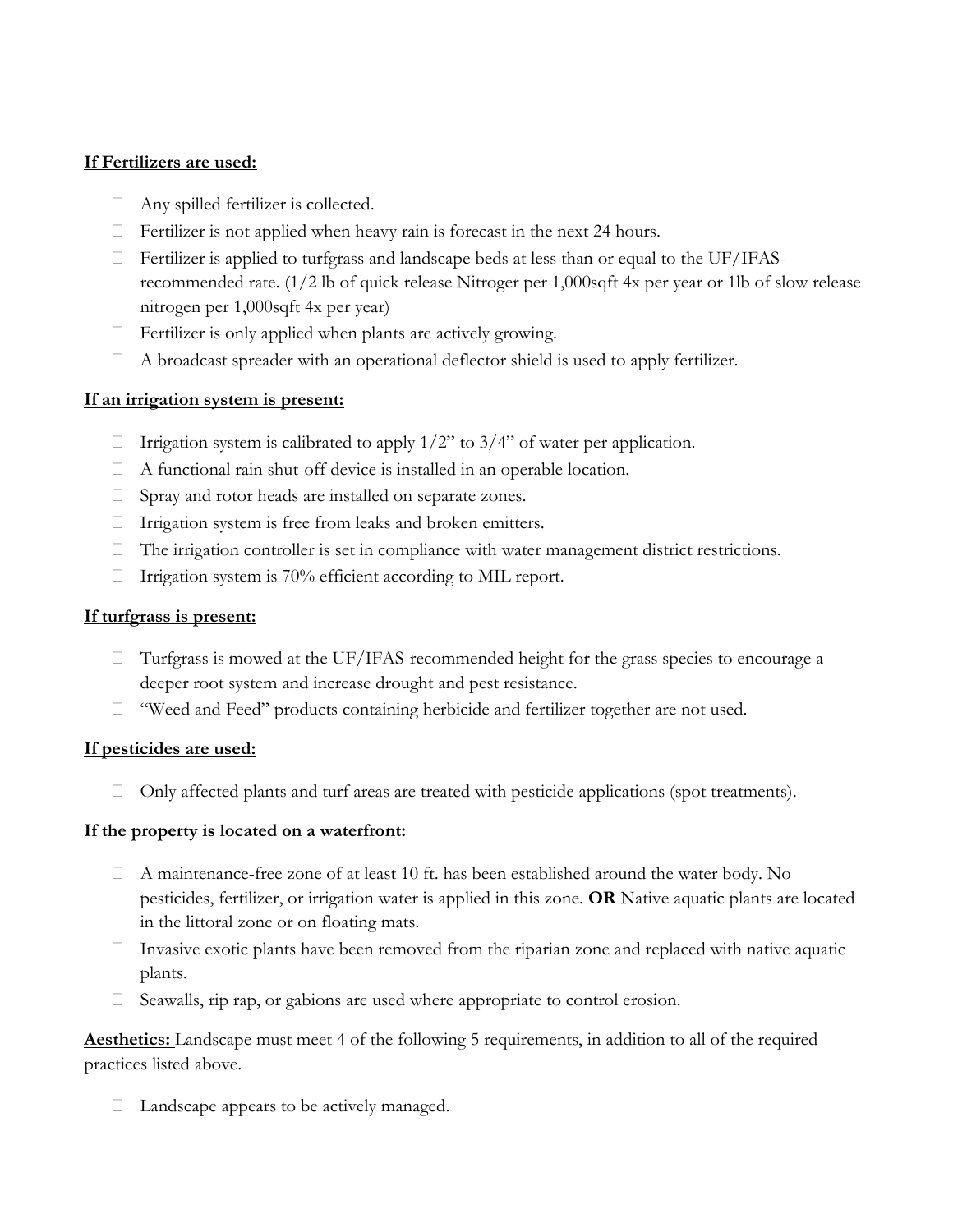- Appropriate pruning practices are apparent.
- $\Box$  There are defined landscape beds.
- □ Landscape matches aesthetic of community.
- $\Box$  Landscape and household debris is properly disposed of or recycled.

#### **Gold (All of the following required practices must also be met for Gold level recognition)**

- $\Box$  Landscape does not contain any plants found on the current UF/IFAS Assessment "Invasive-Not" Recommended" list (http://plants.ifas.ufl.edu/assessment/conclusions.html)
- $\Box$  Landscape contains at least 15 unique plant species.
- $\Box$  The results of a soil nutrient test have been used to guide plant choices.
- $\Box$  Not more than 50 percent of the irrigation system (by area) is high-volume.
- Micro-irrigation is installed in all landscape beds and is zoned separately from traditional heads.
- $\Box$  Landscape meets 5 of 5 aesthetics requirements.
- $\Box$  100% of roof runoff (with or without downspouts) drains onto landscaped areas or pervious surfaces

## **Tier Practices**

For silver level recognition, a landscape must meet all required practices and achieve (4) First Tier, (4) Second Tier, (4) Third Tier, (4) Four Tier, and (3) Five Tier practices. If the landscape has an in-ground irrigation system, (4) Irrigation practices must also be met.

For gold level recognition, a landscape must meet all required practices plus the additional gold level practices. The landscape must achieve (6) First Tier, (6) Second Tier, (6) Third Tier, and (5) Four Tier practices. If the landscape has an in-ground irrigation system, (6) Irrigation practices must also be met.

### **Right Plant Right Place (4 required for silver 6 required for gold)**

- $\Box$  Plants are placed in landscape locations that match their requirements for soil condition, wind tolerance and salt tolerance.
- $\Box$  Plants are spaced for growth to maturity without the need for excessive pruning.
- $\Box$  Plants are grouped by similar moisture requirements and light.
- Maintained turfgrass is used for functional purposes (e.g., play area, erosion control, nutrient uptake).
- $\Box$  Trees and shrubs are positioned to improve the building's heating and cooling capacity.
- $\Box$  Shrubs and groundcovers are used where grass is difficult to maintain.
- $\Box$  1/2-acre to 1-acre sites have at least two shade trees, at maturity. Sites larger than one acre have at least four shade trees per acre.
- $\Box$  Edge of rootball nearest to the foundation is at least 2.5 feet away.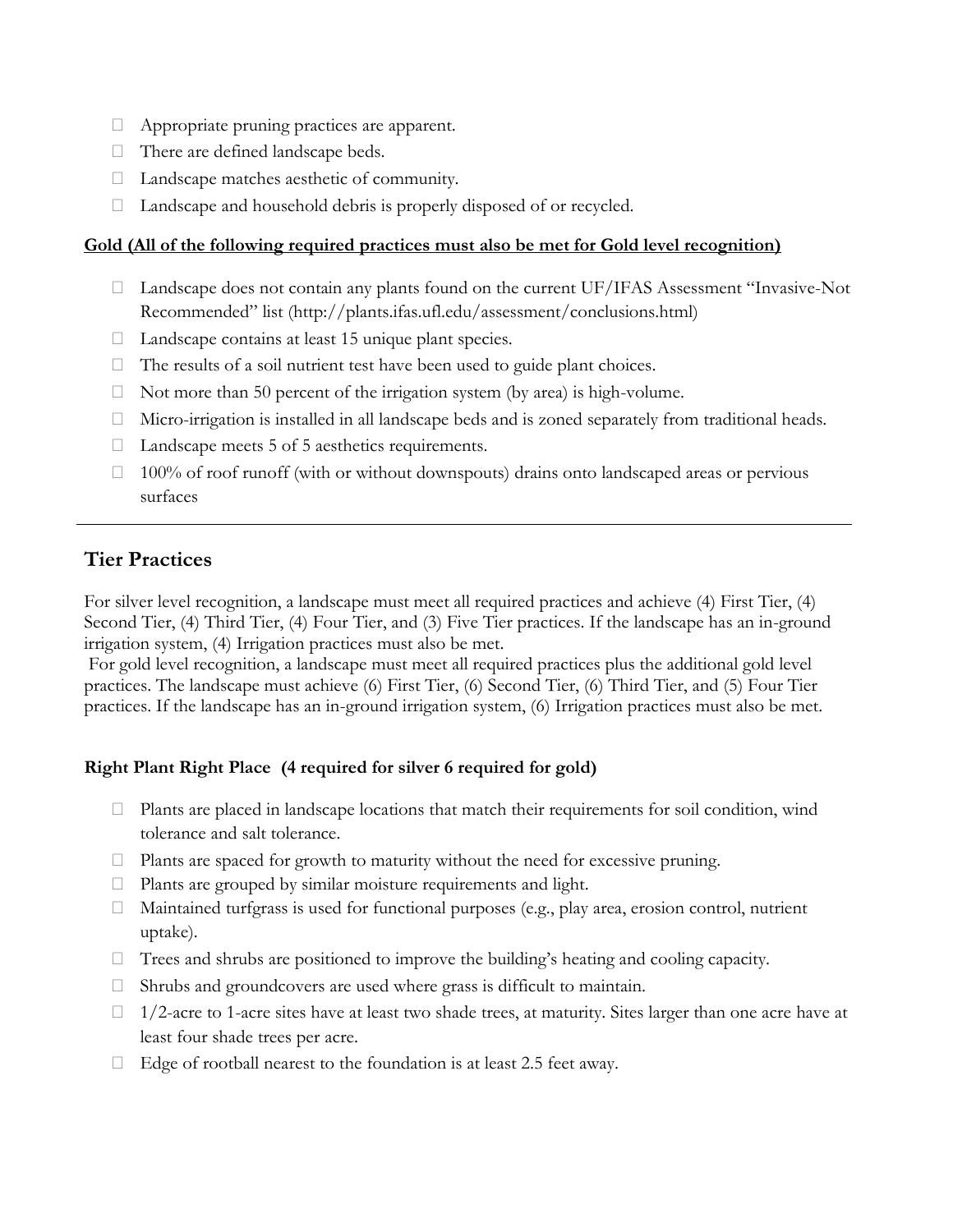### **Mulch and Recycling (4 required for silver, 6 for gold)**

- Self-mulching areas exist under trees where leaves can remain as they fall.
- $\Box$  Mulch is pulled away (1"-2") from the base of trees and shrubs.
- $\Box$  A 1" layer of mulch is maintain over plant root balls.
- □ Landscape waste (tree trimmings, fallen leaves, pine needles) is used on site.
- $\Box$  Compost bin is installed or community compost bin is available for use, or landscape materials are composted offsite.
- $\Box$  If compost pile is present, is kept moist but not wet, and is turned regularly.
- Grass clippings are left on the lawn after mowing.

## **Pest Management and Wildlife (4 required for silver, 6 required for gold)**:

- $\Box$  Landscape is checked every 1-2 weeks for signs of pest damage.
- $\Box$  Low-impact techniques are used for insect and disease management whenever possible.
- $\Box$  Client is able to properly identify pest and disease issues in their landscape or has brought samples to the UF/IFAS Extension Collier County office or Collier County Master Gardener's Plant Clinics.
- $\Box$  If chemical treatment is necessary, client uses spot treatments.
- Vines, shrubs, and trees provide habitat and/or food sources for wildlife.
- $\Box$  Host and nectar plants are planted to attract a variety of pollinators.
- $\Box$  A water source for wildlife exists in the landscape.
- $\Box$  Wildlife shelters exist in landscape (e.g. bird or bat houses, snags, brush piles, etc.).

## **Stormwater and Protecting the Waterfront (3 required for silver, 5 required for gold)**:

- Erosion-prone areas are treated to minimize erosion.
- $\Box$  At least 50% of hardscape surfaces are made of pervious materials.
- Pervious surfaces are used for walkways, patios, and driveways.
- $\Box$  A cistern, rain barrel or other water harvesting practice is used with proper mosquito prevention techniques in place.
- $\Box$  Rain gardens, swales, and berms are used to catch and filter stormwater runoff.
- $\Box$  Pollutants such as pet waste and car oils are cleaned up and kept out of the storm drains.
- $\Box$  Infrastructure for using non-potable or lowest quality water for irrigation is present.

### **Irrigation**

## *For a landscape that does not use an irrigation system the following practice must be met:*

 $\Box$  Landscape is designed and maintained to exist on rainfall and minimal hand watering once plants are established.

*For a landscape that uses an irrigation system (in-ground, micro-irrigation, or hose-end sprinkler)* (4 required for silver, 6 **required for gold)**: